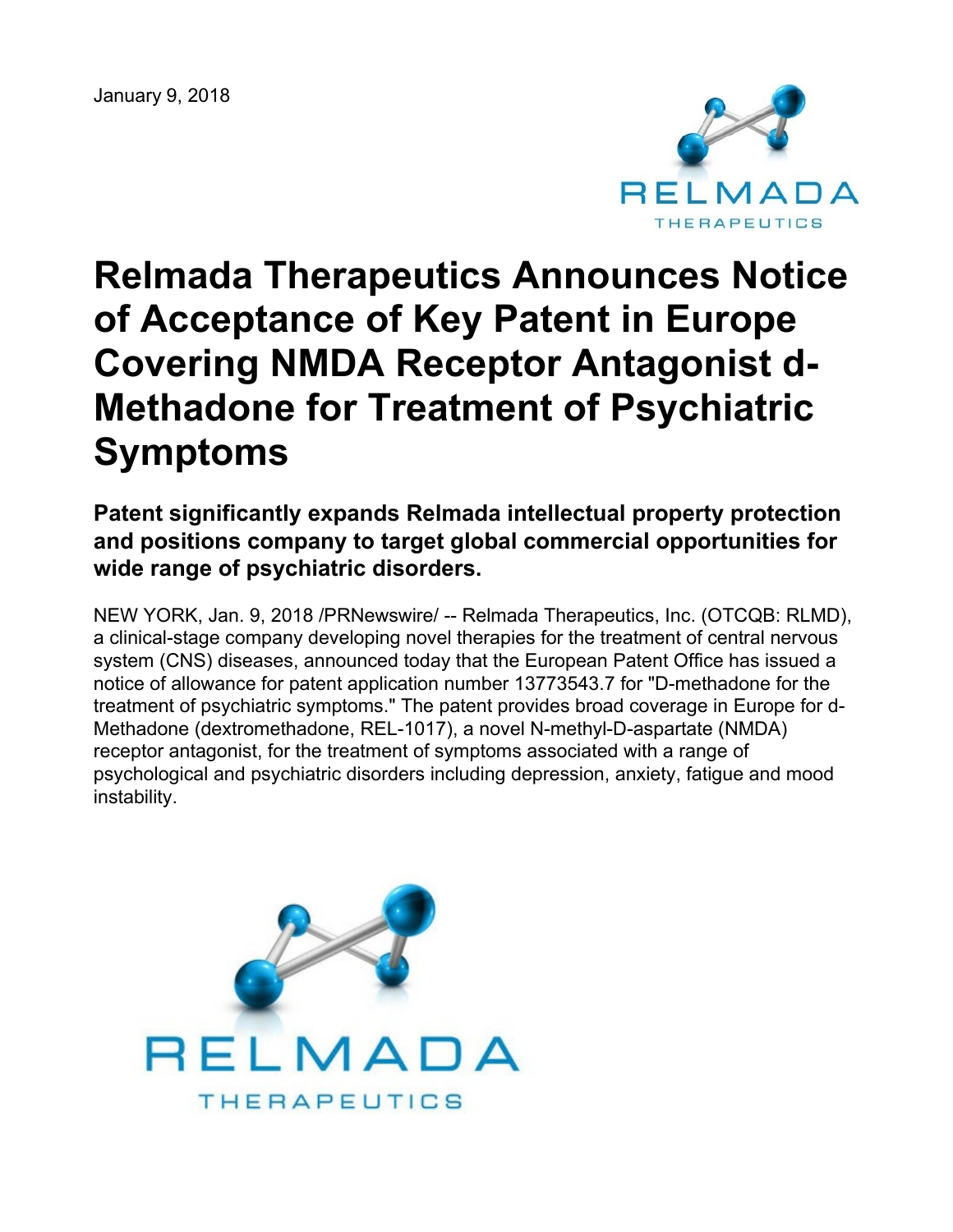"The allowance of this key patent significantly strengthens our IP position and the global commercial opportunities in our d-Methadone program," said Sergio Traversa, CEO of Relmada Therapeutics. "We look forward to advancing our current development programs and to working to identify potential new areas of unmet need where d-Methadone can deliver benefits to patients in the years ahead."

The NMDA receptor is a predominant molecular device for controlling synaptic plasticity and memory function and affects the transfer of electrical signals between neurons in the brain and in the spinal column. Based on their mechanism of action, a range of NMDA receptor antagonists (chemicals that deactivate the NMDA receptor) such as d-Methadone are under consideration as potential therapeutic agents for the treatment of many CNS conditions including some psychiatric disorders.

In April 2017, Relmada announced that the U.S. Food and Drug Administration (FDA) granted Fast Track designation for d-Methadone for the adjunctive treatment of major depressive disorder. The company plans to advance the development program for d-Methadone to a Phase 2a randomized, double-blind, placebo-controlled study. This trial will assess changes in depressive symptoms as well as the safety, tolerability and pharmacokinetics of two dose levels of REL-1017 as a rapid-acting adjunctive treatment in patients affected by major depression.

## **About dextromethadone (d-Methadone, REL-1017)**

Relmada's dextromethadone is being developed as a rapidly acting oral agent for the treatment of depression with the potential to treat an array of additional neurologic disorders. Working through the same brain mechanisms as ketamine, a non-competitive NMDA channel antagonist, but potentially lacking its adverse side effects, dextromethadone is fundamentally differentiated from all currently FDA-approved antidepressants, as well as all atypical antipsychotics used adjunctively. In April 2017, the FDA granted Fast Track designation for dextromethadone for the adjunctive treatment of major depressive disorder.

#### **About Relmada Therapeutics, Inc.**

Relmada Therapeutics is a clinical-stage, publicly traded biotechnology company developing novel medicines that potentially address areas of high unmet medical need in the treatment of central nervous system (CNS) diseases. The Company has a diversified portfolio of products at various stages of development. Relmada's lead program, d-Methadone (dextromethadone, REL-1017), is an N-methyl-D-aspartate (NMDA) receptor antagonist. NMDA receptor antagonists may have potential in the treatment of a range of psychiatric and neurological disorders associated with a variety of cognitive, neurological and behavioral symptoms. For more information, please visit Relmada's website at [www.relmada.com](http://www.relmada.com/).

#### **Forward-Looking Statements**

The Private Securities Litigation Reform Act of 1995 provides a safe harbor for forwardlooking statements made by us or on our behalf. We may from time to time make written or oral statements in this letter, the proxy statements filed with the SEC communications